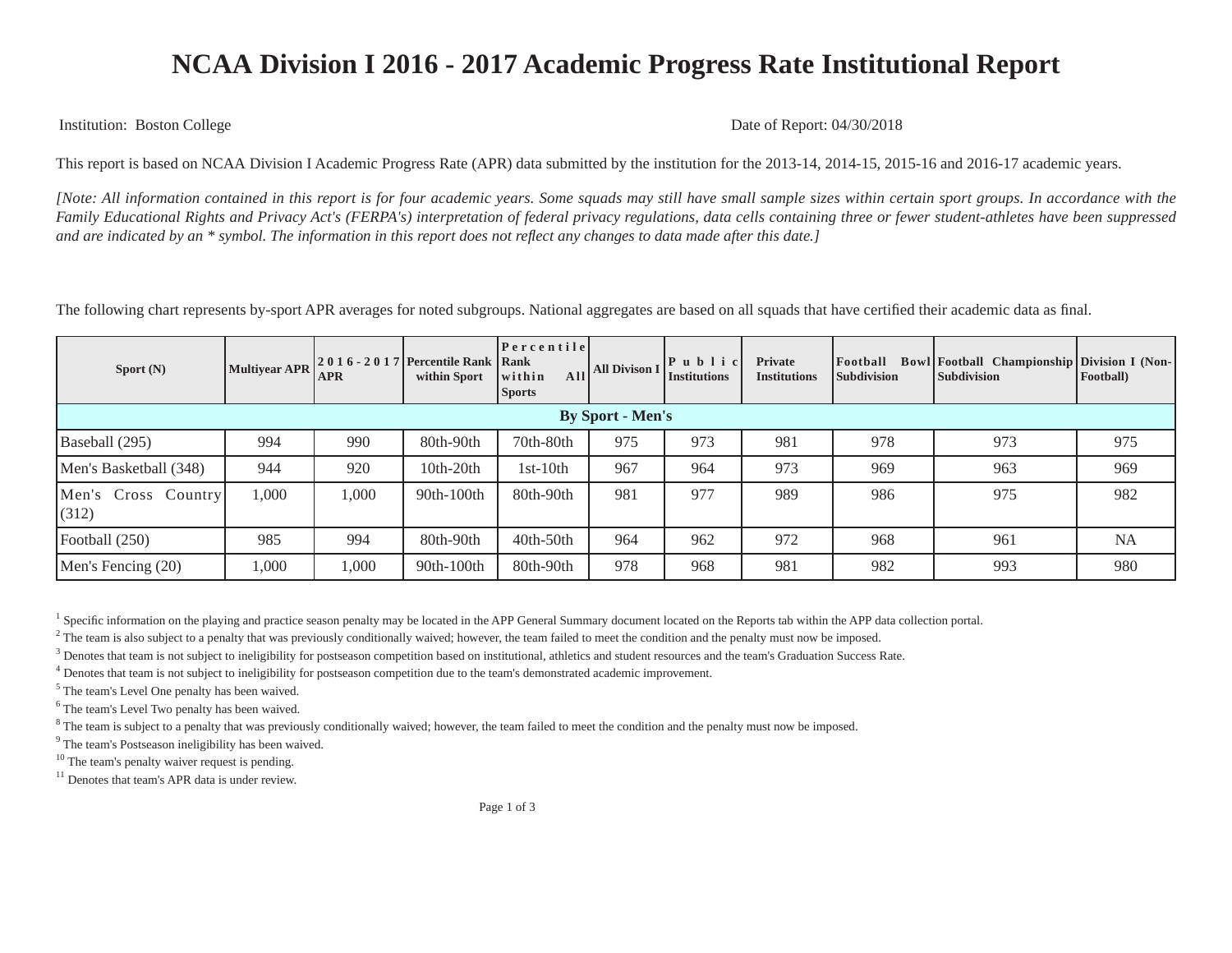## **NCAA Division I 2016 - 2017 Academic Progress Rate Institutional Report**

Institution: Boston College Date of Report: 04/30/2018

| Sport $(N)$                          | <b>Multiyear APR</b> | <b>APR</b> | 2016 - 2017   Percentile Rank<br>within Sport | Percentile<br>Rank<br>A <sub>11</sub><br>within<br><b>Sports</b> | <b>All Divison I</b> | $ P u b  $ i c<br>Institutions | Private<br><b>Institutions</b> | Football<br><b>Subdivision</b> | Bowl Football Championship Division I (Non-<br><b>Subdivision</b> | Football) |
|--------------------------------------|----------------------|------------|-----------------------------------------------|------------------------------------------------------------------|----------------------|--------------------------------|--------------------------------|--------------------------------|-------------------------------------------------------------------|-----------|
| Men's Golf (296)                     | 1,000                | 1,000      | 90th-100th                                    | 80th-90th                                                        | 986                  | 984                            | 990                            | 986                            | 985                                                               | 985       |
| Men's Ice Hockey (60)                | 979                  | 974        | $20th-30th$                                   | 30th-40th                                                        | 987                  | 984                            | 990                            | 987                            | 994                                                               | 983       |
| Men's Skiing (11)                    | 1,000                | 1,000      | 90th-100th                                    | 80th-90th                                                        | 992                  | 990                            | 994                            | 987                            | 994                                                               | 995       |
| Men's Soccer (204)                   | 989                  | 1,000      | 70th-80th                                     | 50th-60th                                                        | 978                  | 974                            | 982                            | 976                            | 982                                                               | 977       |
| Men's Swimming and<br>Diving $(130)$ | 1,000                | 1,000      | 90th-100th                                    | 80th-90th                                                        | 981                  | 980                            | 982                            | 983                            | 986                                                               | 975       |
| Men's Tennis (253)                   | 994                  | 1,000      | 70th-80th                                     | 70th-80th                                                        | 982                  | 980                            | 985                            | 983                            | 980                                                               | 982       |
| Men's Track (282)                    | 994                  | 973        | 80th-90th                                     | 70th-80th                                                        | 973                  | 968                            | 984                            | 976                            | 968                                                               | 977       |
| <b>By Sport - Women's</b>            |                      |            |                                               |                                                                  |                      |                                |                                |                                |                                                                   |           |
| Basketball<br>Women's<br>(346)       | 995                  | 1,000      | 80th-90th                                     | 70th-80th                                                        | 982                  | 980                            | 987                            | 984                            | 980                                                               | 983       |
| Women's Cross Country<br>(345)       | 997                  | 1,000      | 60th-70th                                     | 70th-80th                                                        | 989                  | 988                            | 992                            | 992                            | 985                                                               | 990       |
| Women's Rowing (87)                  | 995                  | 984        | 70th-80th                                     | 70th-80th                                                        | 989                  | 987                            | 991                            | 988                            | 992                                                               | 987       |
| Women's Fencing (25)                 | 1,000                | 1,000      | 90th-100th                                    | 80th-90th                                                        | 986                  | 976                            | 990                            | 990                            | 991                                                               | 973       |

<sup>1</sup> Specific information on the playing and practice season penalty may be located in the APP General Summary document located on the Reports tab within the APP data collection portal.

 $^2$  The team is also subject to a penalty that was previously conditionally waived; however, the team failed to meet the condition and the penalty must now be imposed.

<sup>3</sup> Denotes that team is not subject to ineligibility for postseason competition based on institutional, athletics and student resources and the team's Graduation Success Rate.

<sup>4</sup> Denotes that team is not subject to ineligibility for postseason competition due to the team's demonstrated academic improvement.

<sup>5</sup> The team's Level One penalty has been waived.

<sup>6</sup> The team's Level Two penalty has been waived.

<sup>8</sup> The team is subject to a penalty that was previously conditionally waived; however, the team failed to meet the condition and the penalty must now be imposed.

<sup>9</sup> The team's Postseason ineligibility has been waived.

<sup>10</sup> The team's penalty waiver request is pending.

<sup>11</sup> Denotes that team's APR data is under review.